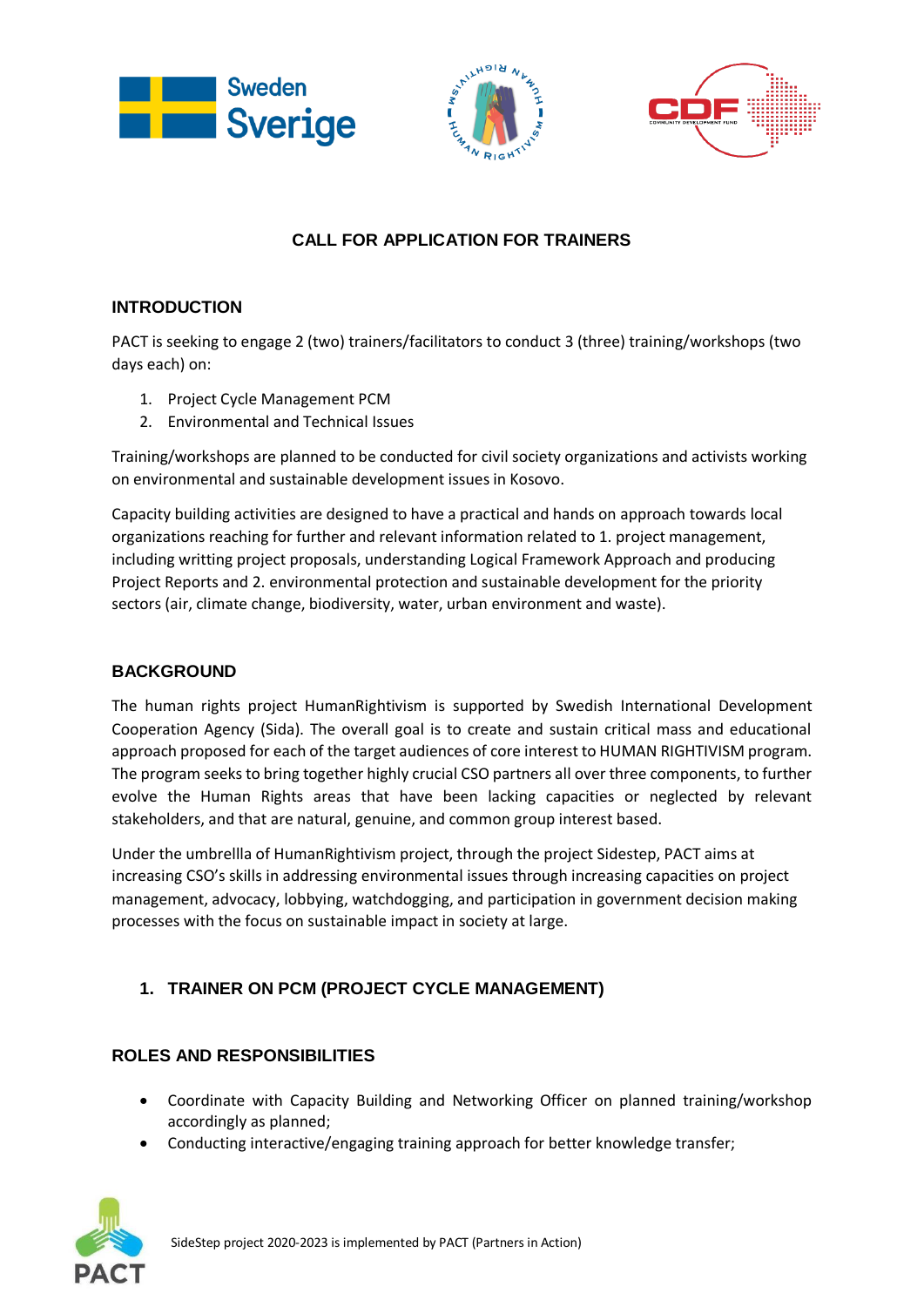





- Based on the assessment, drafting the methodology and training/workshop schedule and submission to PACT for approval;
- Finalizing the methodology and training/workshop schedule;
- Based on the adopted methodology and training/workshop schedule, conducting the training/workshop;
- Conduct the exercises and presentations following with the discussions with the participants;
- Report on the conducted trainings/workshops.

### **TRAINER DELIVERABLES**

- Work plan for developing the training/workshops, including proposed methodologies;
- Three (3) days after signing of the contract the trainer shall provide the plan for implementing trainings/workshops that will articulate the overall requirements of the ToR including proposed methodology, agenda with clear timelines, and training material.
- Successful facilitation of the 2 (two days) training/workshop.
- Technical advice and support to participants during the training/workshop
- Final report on the implementation of the tasks after finishing the training/workshops based on evaluation forms received from participants;

#### **COMPETENCIES AND SKILL REQUIREMENTS**

- Minimum university degree in Management, Environmental and Social Science or other relevant field;
- Extensive experience (at least 5 years) experience in completing trainings/workshops for organizations;
- Extensive knowledge of civil society sector in Kosovo;
- Extensive experience on Capacity Building;
- Experience in delivering trainings/workshops on Project Cycle Management, Project Management and/or Project Development through latest methodologies and practices;
- Demonstrated high level of professionalism and an ability to work independently and in high pressure situations under tight deadlines;
- Excellent inter-personal communication skills including experience of facilitation of trainings/workshops and presentation;
- Proven and demonstrated broad knowledge of and ability to utilize principles, methods, techniques and systems of project management;
- Excellent communication and written skills in English, Albanian and Serbian would be an asset;

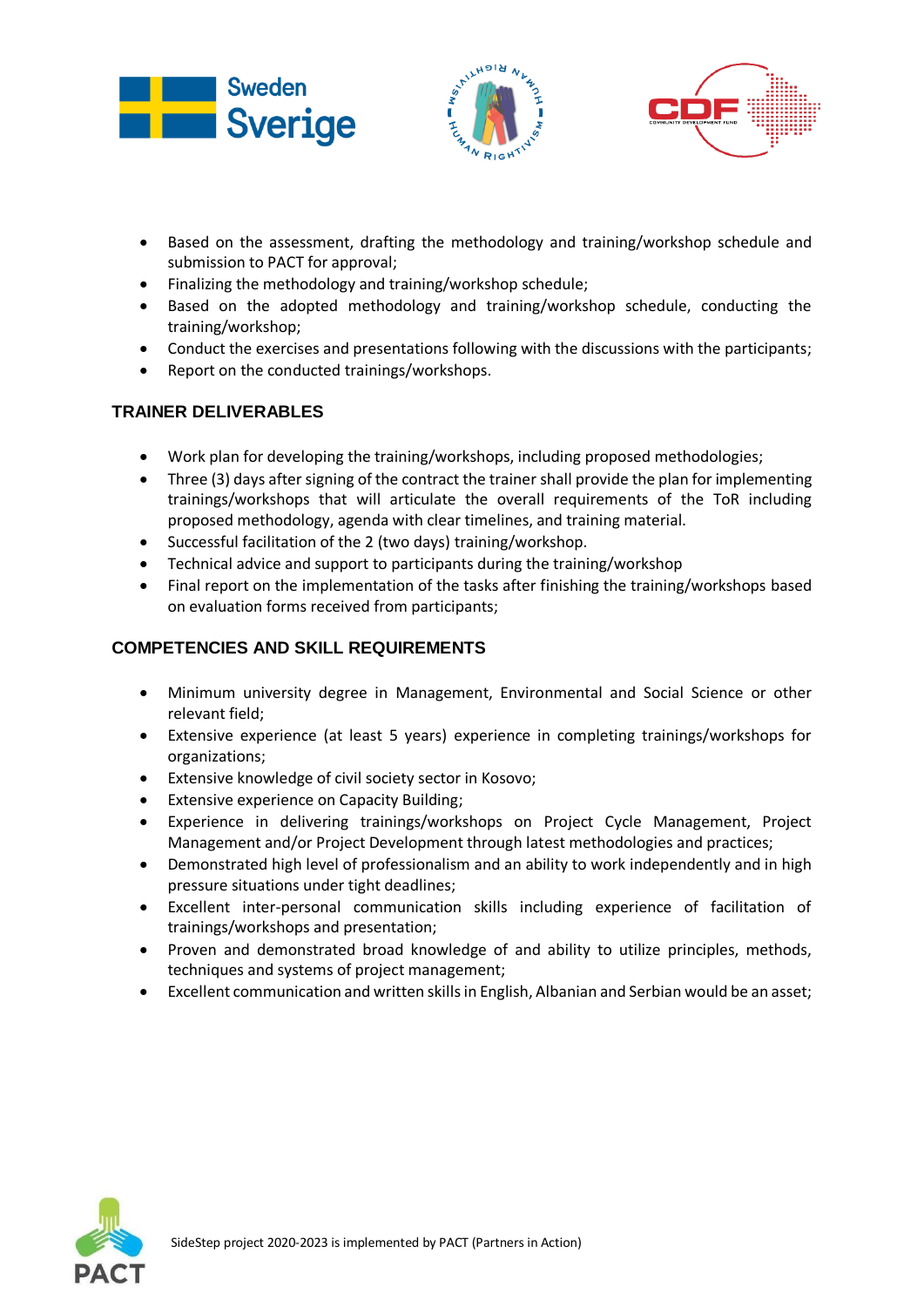





# **2. TRAINER ON ENVIRONMENTAL AND TECHNICAL ISSUES**

### **ROLES AND RESPONSIBILITIES**

- Coordinate with Capacity Building and Networking Officer on planned training/workshop accordingly as planned;
- Conducting interactive/engaging training approach for better knowledge transfer;
- Based on the assessment, drafting the methodology and training/workshop schedule and submission to PACT for approval;
- Finalizing the methodology and training/workshop schedule;
- Selection of the training/workshop dates in coordination with Capacity Building and Networking Officer;
- Based on the adopted methodology and training/workshop schedule, conducting the training/workshop;
- Conduct the exercises and presentations following with the discussions with the participants;
- Report on the conducted trainings/workshops.

### **TRAINER DELIVERABLES**

- Work plan for developing the training/workshops, including proposed methodologies;
- Three (3) days after signing of the contract the trainer shall provide the plan for implementing trainings/workshops that will articulate the overall requirements of the ToR including proposed methodology, agenda with clear timelines, and training material;
- Successful facilitation of the 2 (two days) training/workshop;
- Technical advice and support to participants during the training/workshop;
- Final report on the implementation of the tasks after finishing the training/workshops based on evaluation forms received from participants.

## **COMPETENCIES AND SKILL REQUIREMENTS**

- Minimum university degree in Natural/environmental sciences, agriculture, biology, management development or other relevant field;
- Extensive experience (at least 5 years) experience in completing trainings/workshops for organizations;
- Extensive knowledge of civil society sector in Kosovo;
- Knowledge on Sustainable Environmental Management;
- **•** Extensive experience on Capacity Building;
- Experience in delivering trainings/workshops on Environmental issues and/or sustainable development;
- Demonstrated high level of professionalism and an ability to work independently and in high pressure situations under tight deadlines;
- Excellent inter-personal communication skills including experience of facilitation of trainings/workshops and presentation;